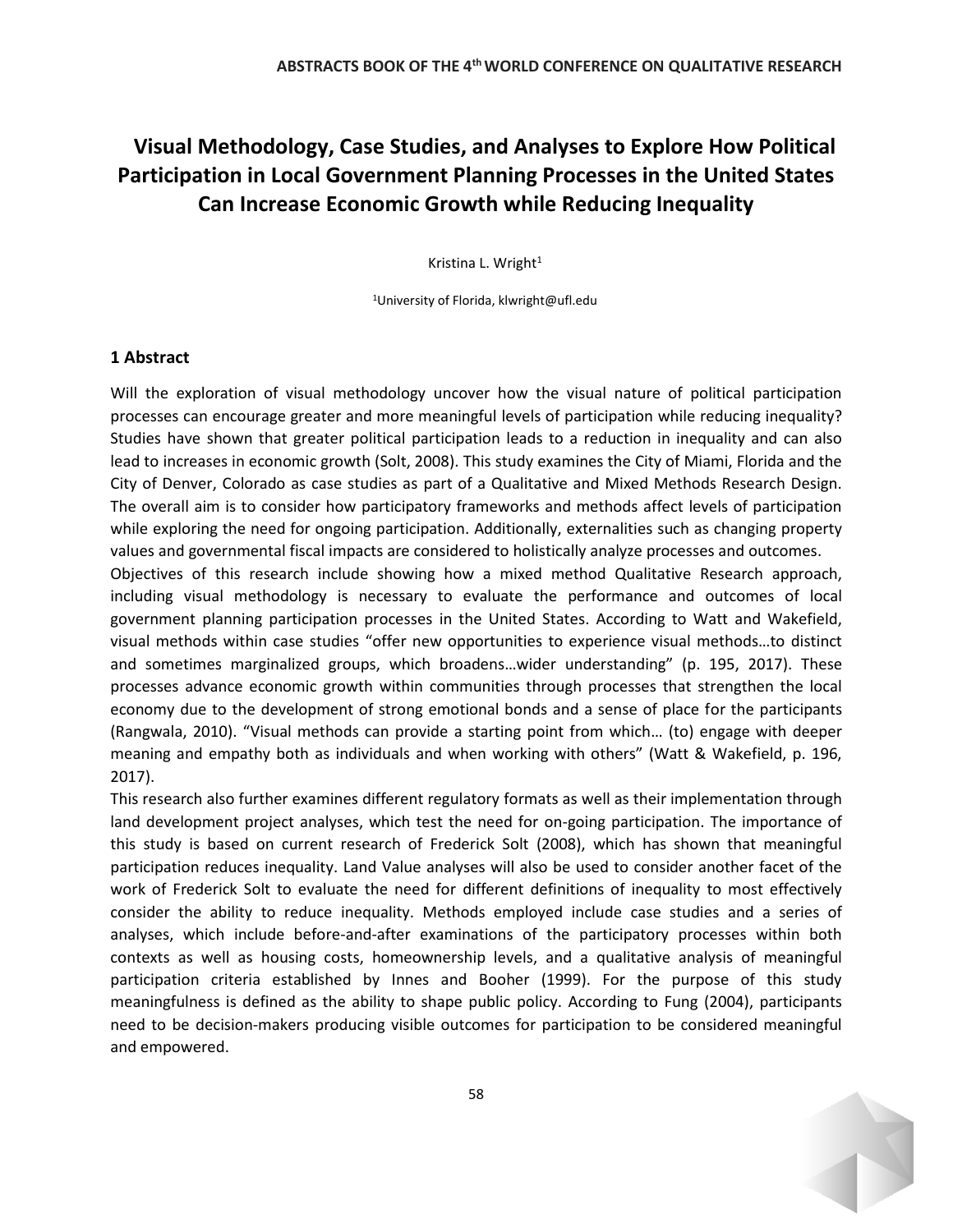Findings of this study include that both form-based code participatory processes within each context produced high levels of participation, and both were highly visual-based. Both Miami and Denver produced extensive participation for the development of the form-based codes for each city. While these were highly attended, ongoing opportunities to continue to participate are extremely limited, and in some cases non-existent, following code adoption within each context. While there are increasing levels of new technologies including social media, which offer additional forums, research has shown that these are limited in terms of audience participation, endorsements indicated by "liking", or by presenting an opportunity to dissent as activists (Koc-Michalska & Lilleker, 2017). The chance to shape policy is therefore limited within these additional forums.

Form-based codes appear to increase the levels of economic growth in the community as a result of highly prescriptive regulations that present a great opportunity for community buy-in at the beginning of the process. In both contexts, housing values increased even following the economic downturn when each form-based code was adopted. Data obtained from the Florida Housing Finance Corporation (2016) also demonstrates the significant increases in the cost of renting following the period that corresponds to form-based code adoption and implementation. While participation increased dramatically within both case study contexts, it can be assumed that inequality was decreased in terms of increased opportunities to participate; however, in terms of reduction in inequality of individual homeownership rates, the data indicates that there has been a decline in the levels of homeownership in both contexts while property values and the cost to rent has increased (Florida Housing Finance Corporation, 2016 and U.S. Census data, 2018). For homeowners there were gains due to increased property values; however, for renters the cost to rent continued to increase as the inventory of available rentals began to decrease (Florida Housing Finance Corporation, 2016).

Throughout this study, local government planning participatory processes have been considered for their role to provide a unique opportunity for the public to meaningfully participate and engage a decisionmaking process that can shape public policy. Regulatory frameworks have been considered for externalities of increasing economic growth and for the potential to decrease inequality. If highly prescriptive code types increase participation at the beginning stages of the code formulation process but leave few opportunities for participation later on while property values continue to outpace the supply, are policies that produce tools such as linkage fees necessary to offset these externalities? These are tools that can ensure an adequate supply of workforce and affordable housing to eliminate further burden on public infrastructure and resources while increasing the overall quality of life.

In conclusion, highly attended processes of form-based code formulation can lead to increased property values, which can create economic growth for the local government and the homeowner; however, the participatory renter likely only experienced a decrease in inequality in terms of participation if all other factors remain constant while the supply of affordable rental units have decreased (Florida Housing Finance Corporation, 2016).